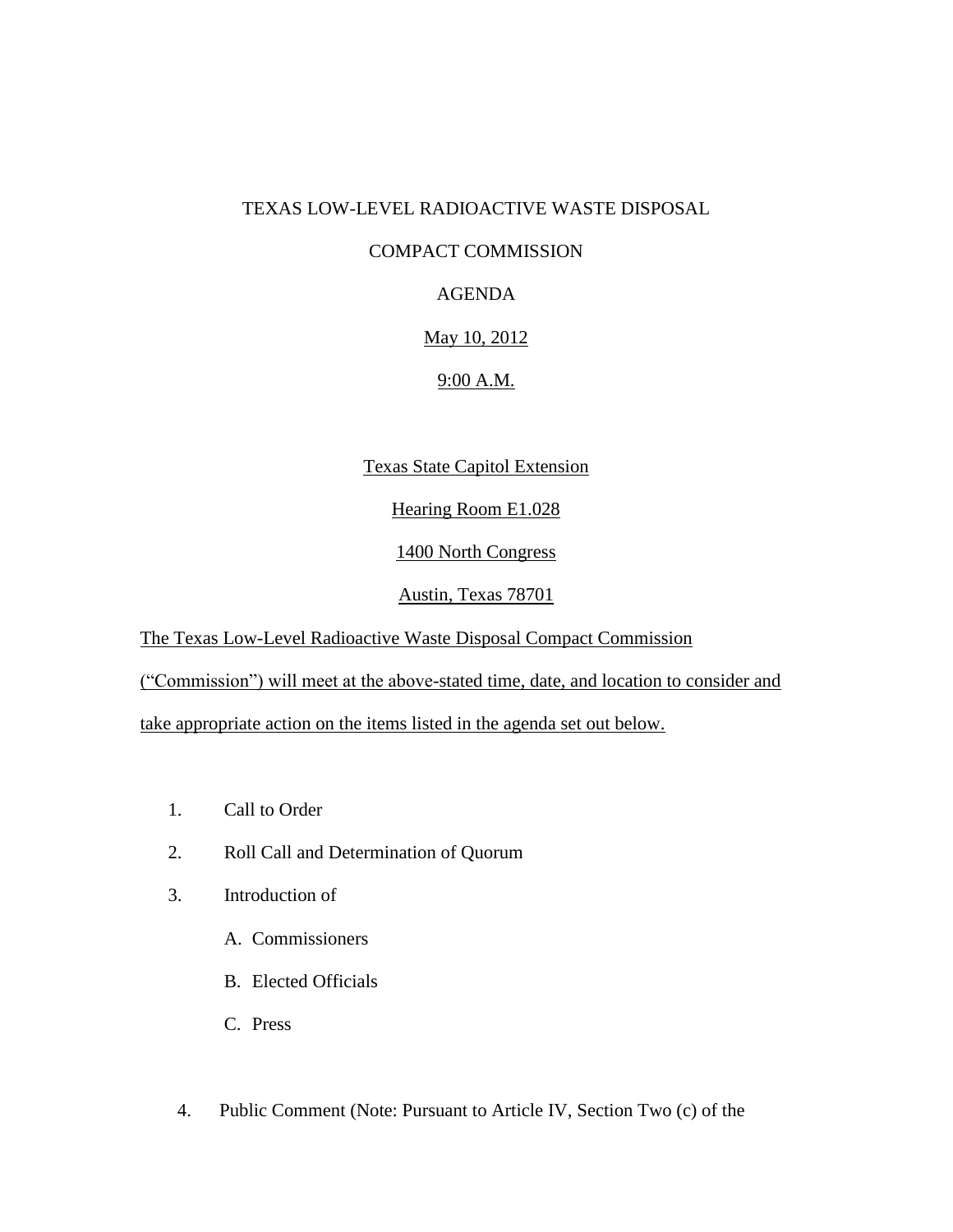Commission's Bylaws, the Commission [subject to such time constraints as may be established by the Chair] also will provide an opportunity for members of the public to directly address the Commission on each item on the agenda during the Commission's discussion or consideration of the item.)

- 5. Consideration of and action congratulating Waste Control Specialists ("WCS") on its success in opening the Compact Low-Level Radioactive Waste Disposal facility ("Compact facility") in Andrews, Texas on April 27, 2012,
- 6. Discussion of and possible action on the Report of the Board's Committee that was assigned to coordinate with the Texas Commission on Environmental Quality ("TCEQ") with respect to its Rulemaking on the "comingling rule", TCEQ Rule Project No. 2011-036-336-W (Ms. Morris [Chair], Mr. Saudek and Mr.Wilson), including consideration of possible Compact Commission rulemaking after TCEQ enactment of its Rule.
- 7. Discussion and possible action on the following petitions for export:
	- A. R.O.V. Technologies, Inc.
- 8. Discussion on April 30, 2012 letter from WCS concerning The University of Texas System's April 25, 2012 letter giving the Compact Commission "Notice of Intent to Ship Waste for Treatment Out of State" including possible action requesting briefs on the issue of whether the material being shipped is within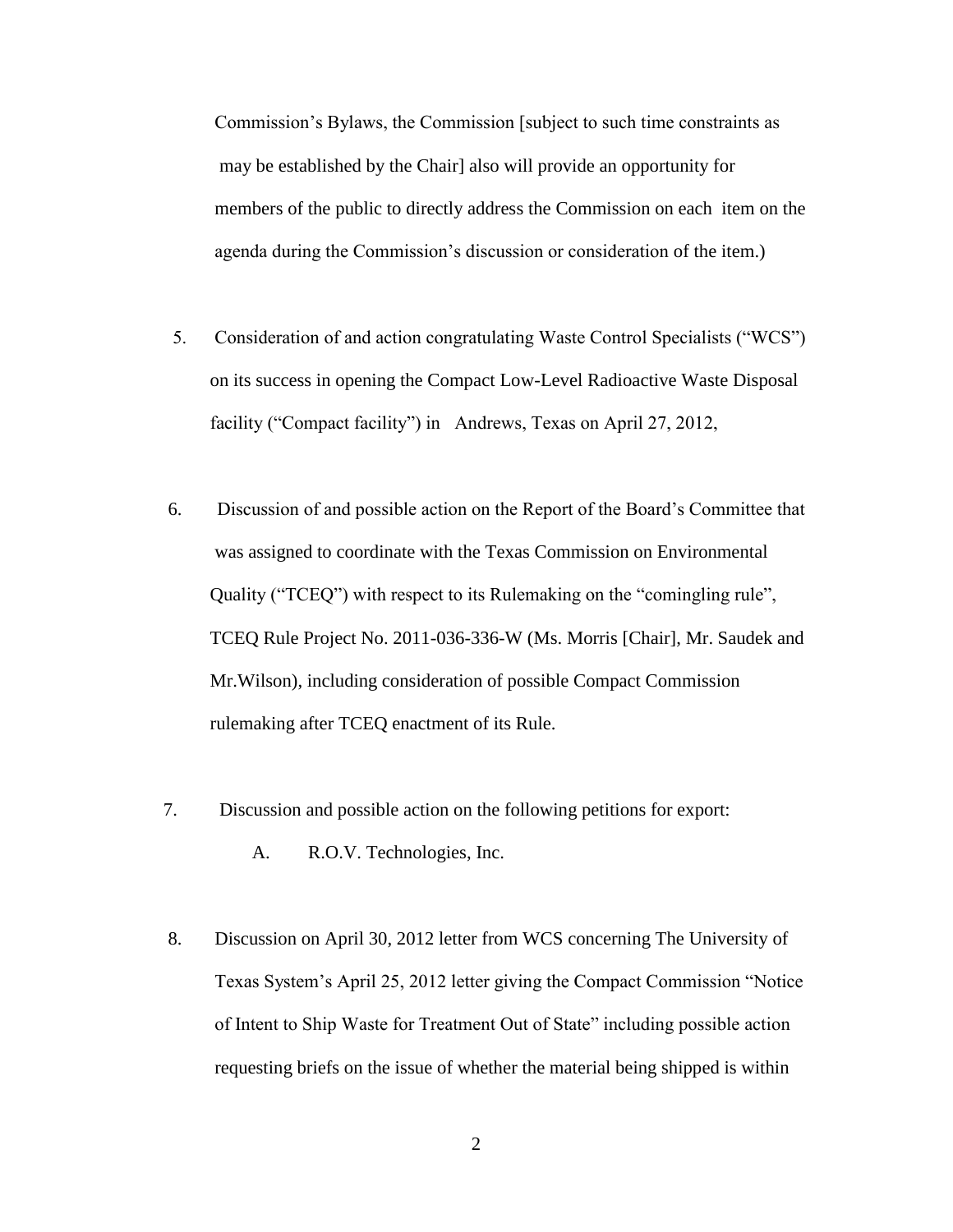the definition of "low level radioactive waste" subject to management by the Compact Commission..

- 9. Discussion of and possible action on the report of the Board's Committee that was assigned to consider methods of processing and evaluating applications and agreements for the importation of waste for disposal in the Compact facility in accord with the Commission's Rule adopted at its March 23, 2012 meeting to be compiled at (31 TAC § 675.23) that went into effect on May 2, 2012, and with Texas' requirements as expressed in Chapter 401 of the Texas Health and Safety Code, including quantities of volume and curies, revenue expectations and capacity limits, and in consideration of requirements expressed in the Texas Compact (Judge Dolgener [Chair] Mr. Salsman and Mr. Saudek.).
- 10. For the purpose of the application of the timing requirements contained in new Rule  $675.23(h)$ , (i) and (j)  $(31 \text{ TAC} \S 675.23(h), (i), \text{ and } (i))$ , discussion of and possible action to designate the date of receipt of the following applications and proposed agreements for importation of low-level radioactive waste for disposal at the Compact facility:
	- A. Bionomics, Inc.
	- B. Tennessee Valley Authority (1)
	- C. Tennessee Valley Authority (2)
	- D. PerkinElmer Health Sciences, Inc.
	- E. Pacific Gas and Electric Company HBPP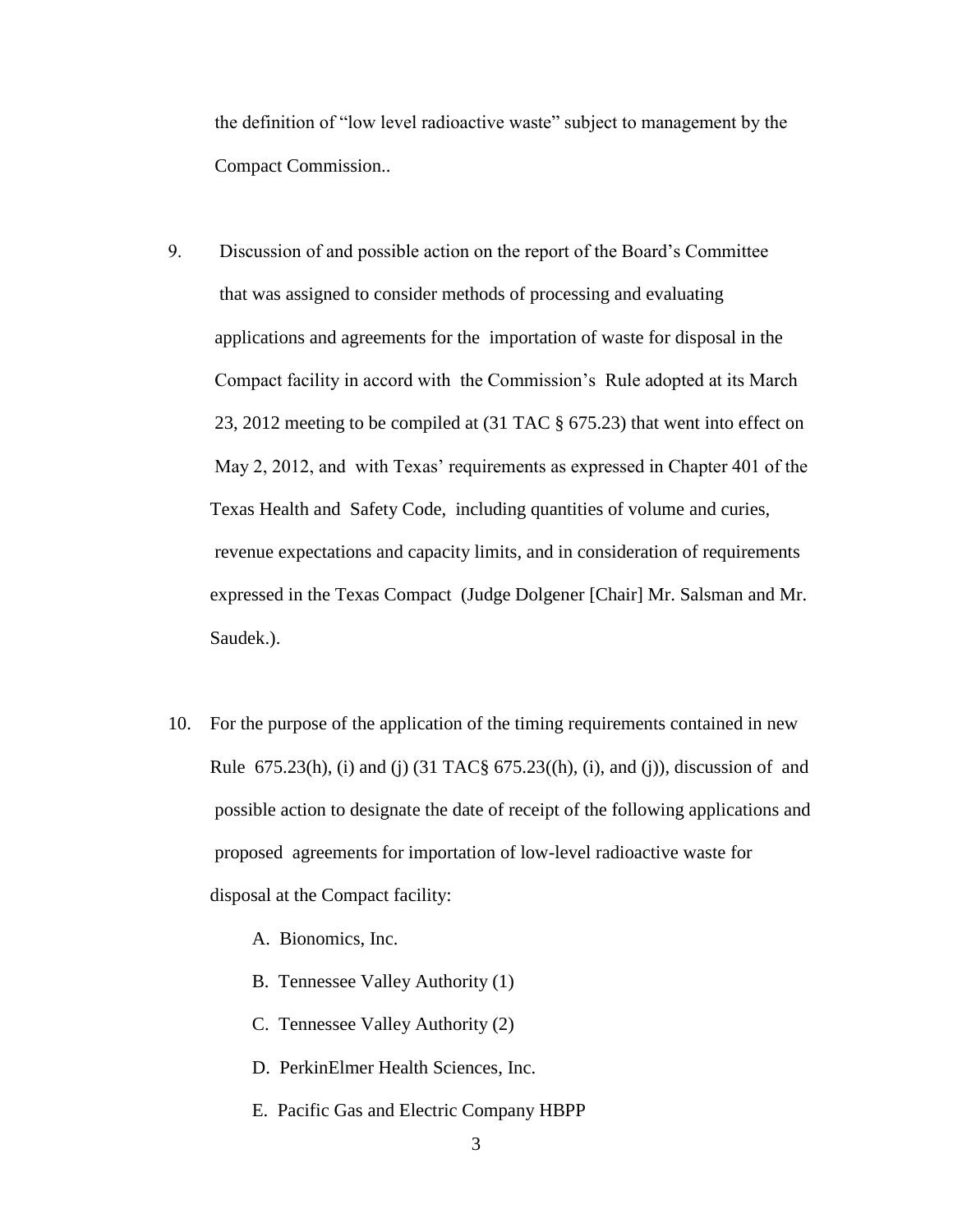- F. Exelon Generation Company
- G. Nebraska Public Power District
- 11. Consideration of and possible action on procedures and timing of processing of each of the applications and proposed agreements for importation of low-level radioactive waste identified in agenda item 10, including the designation of the role of contractors and/or the creation of one or more committees to evaluate such applications and proposed agreements and to make recommendations to the Commission on appropriate actions relating to the applications and proposed agreements.
- 12. Receive reports from the TCEQ on its actions related to low level waste disposal operations in Andrews County, including reports on changes in and possible introduction of agency personnel dealing with matters related to the site's licensing and operations, any pending license amendment applications filed by WCS, the determination of rates for disposal operations at the Compact site, TCEQ initiatives on contracting between generators and the site operator that were discussed on April 25, 2012, shipping expectations for in-compact and non party state waste, revenue predictions related to site operations during the remaining Texas fiscal year 2012 and for Texas fiscal year 2013, on waste acceptance and disposal operations at the disposal site, and on environmental monitoring at the disposal site.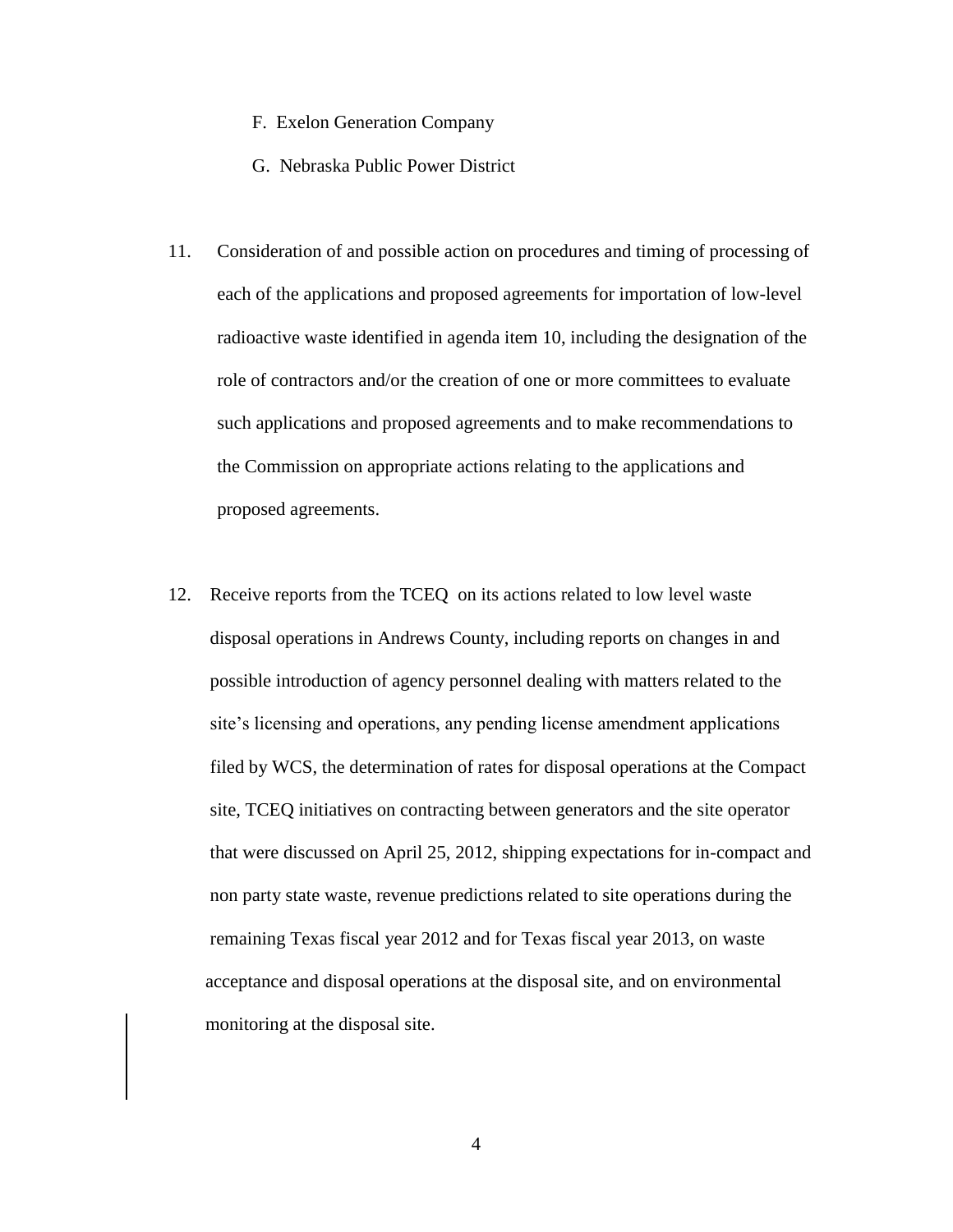13. Receive reports from WCS about site operations, including

 reports on pending license amendment applications, determinations of rates for disposal operations at the Compact site, contracting efforts between WCS, generators and small quantity generators and processors, revenue predictions related to site operations to be used for estimating funds available for operations of the Commission and for funds to be contributed to the State of Texas and to Andrews County, and on projected capacity requirements for waste disposal at the Compact facility site during the next fiscal year expressed both in curies and volume including reports on whether there are any radionuclide limits in the license that are projected to have more than 50% of capacity consumed within the next 12 months.

- 14. Discussion of and possible action to charge the Board's Fiscal Advisory Committee with the development of a budget for Commission operations during Texas FY 2013 within funds that may be available for Commission operations during the upcoming 2013 fiscal year.
- 15. Designation of members of the Legislative Committee to prepare documentation for a Legislative Appropriations request.
- 16. Chairman's report on Compact Commission activities including reporting on fiscal matters, activities since the March 23, 2012 meeting, on status of filling needs for staffing, and on other actions to be taken by the Compact.